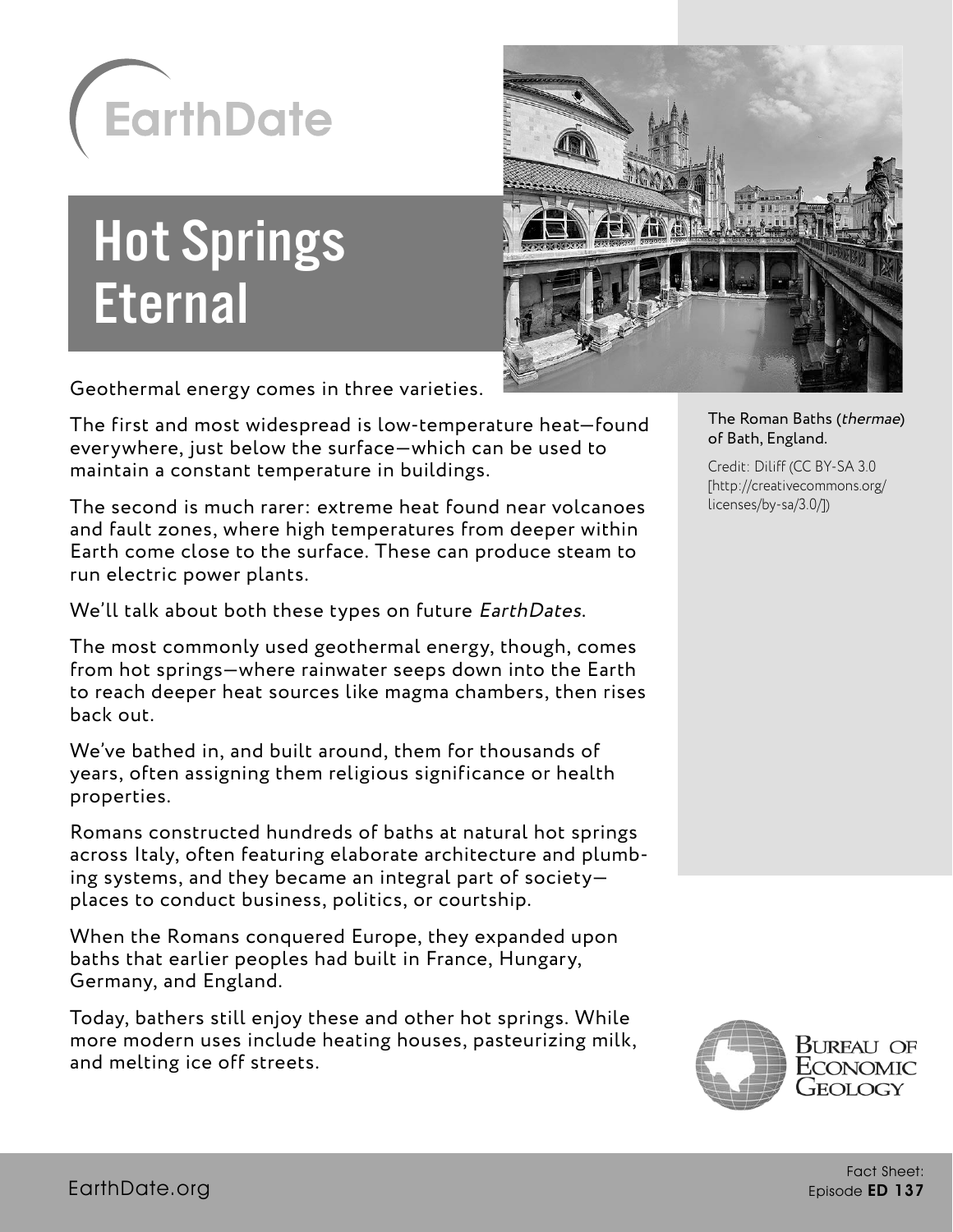#### **References: Hot Springs Eternal**

[How Geothermal Energy Works | howstuffworks.com](http://science.howstuffworks.com/environmental/energy/geothermal-energy1.htm) [Geothermal Energy | Wikipedia](https://en.wikipedia.org/wiki/Geothermal_energy) [Roman Baths \(Bath\) | Wikipedia](https://en.wikipedia.org/wiki/Roman_Baths_(Bath)) [Ancient Roman Bathing | Wikipedia](https://en.wikipedia.org/wiki/Ancient_Roman_bathing) [Geology of the Bath Area | British Geological Survey](http://earthwise.bgs.ac.uk/index.php/Geology_of_the_Bath_area:_Applied_geology:_hydrogeology)

Contributors: Juli Hennings, Harry Lynch



- From 60 to 70 AD the Romans constructed a temple at the site; after about 300 years of additions, the large complex included the caldarium (hot bath), tepidarium (warm bath), and frigidarium (cold bath).
	- $\blacksquare$  Water pipes of lead carried and mixed the spring water.
	- Admission fees for these baths in Roman times were very reasonable (and probably represent the first known commercial use of geothermal power).
	- When the Romans left, early in the 5th century, the baths flooded and silted up. They were modified in the 12th and 16th centuries and restored more fully during the Victorian Era in the 1800s.
- The Roman Baths have been continuously conserved through the present. In 2011, they were fully restored at a cost of more than £5.5 million (about \$8.5 million in 2011).
	- Today, the baths in Bath are a major tourist attraction, receiving more than 1 million visitors a year.
- o The Aquae Sulis spring issues more than 30 0,0 0 0 gal ( 1,170,0 0 0 L) of 115° F (4 6°C ) water daily.
- $\circ$  Rainwater percolates through limestone aquifers to depths of as much as 14,000 ft (8900 m). There, geothermal sources heat the water and the hot, pressurized water travels back to the surface along fissures and faults.
	- The thermal waters contain sodium, calcium, chloride, and sulfate ions. Doctors in the 1600s prescribed drinking them, but today, drinking from and bathing in the Roman part of the springs is no longer advised because of the ancient lead plumbing.
	- Recently infectious diseases have been a concern after a girl contracted meningitis while swimming in the Baths in 1978 and died.
- Larger-scale and industrial use of direct geothermal energy has evolved through time.
	- The oldest known district-scale geothermal heating system has been in operation since the 1300s in Chaudes-Aigues ("hot waters"), France.
	- The first industrial use began in 1827 in Larderello, Italy, where boric acid was extracted from volcanic mud using steam from local geysers. The world's first geothermal energy plant was built in Larderello in 1904.
	- Starting around 1826, greenhouses were heated by hot-spring waters in Iceland, Tuscany, and Oregon.
	- The first downhole heat exchanger was invented in 1930 in Oregon to directly convert heat from geothermal water into forced-air heating for buildings and entire towns.
	- o Iceland started heating homes with steam and hot water from geysers in 1943.
	- Today, direct heat from geothermal waters is used in greenhouses and fish farms, as well as to dry crops and pasteurize milk. In Klamath Falls, Oregon, the city even melts snow and ice using geothermal water circulation under its roads and sidewalks.

**Synopsis:** Geothermal energy is Earth's natural heat. Over thousands of years, humans have learned to harness it for bathing, cooking, heating, and producing electricity. Direct geothermal energy, which comes from hot water emanating from springs or produced from wells, has driven human settlement and conquest for millennia.

- Geothermal energy comes from Earth's natural heat.
	- Geothermal derives from the Greek geo for "earth" and therme for "heat."
	- $\circ$  The deeper you go below Earth's surface, the hotter it gets because of the pressure, the heat left over from Earth's formation, and the constant decay of radioactive isotopes.
	- <sup>o</sup> Geothermal energy sources are concentrated along Earth's plate boundaries, where Earth's heat is enough to melt rocks to produce volcanoes and magma.
- Geothermal energy occurs across a broad power spectrum
	- At the low end of the spectrum is ambient geothermal power, which comes from the natural constant temperature of rocks a few feet below the ground that may be accessed by household-scale geothermal heat pumps to provide heat in winter and remove heat in summer. (We'll talk about this in a future EarthDate episode.)
	- o At the high end of the spectrum are geothermal power plants, which generate electricity at a regional scale as turbines are turned in reservoirs by geothermally heated fluids with temperatures up to 800°F (427°C). (We'll also be discussing this in a future EarthDate episode.)
	- Our focus here is direct geothermal energy, the type of geothermal energy with the longest human history; hot water issues directly from hot springs or is accessed by wells from geothermal reservoirs near Earth's surface.
- For thousands of years, humans used direct geothermal energy from hot springs for bathing, preparing and cooking food, and piping through walls and floors to heat their homes.
- Greek baths have been found on the island of Crete at the palace complex at Knossos, which dates from before 1000 BC.
- A Chinese spa at Lisan Mountain dates to the Qin dynasty in the 3rd century BC. A palace was built around the site of the spa by later dynasties.
- Ancient Romans took full advantage of widespread hot springs in Italy created by volcanic activity.
	- Bathing became an important social activity for the Romans—business deals were made and courtship was conducted in the baths.
	- The Romans built communal baths called thermae at the locations of natural hot springs.
		- The largest of these thermae covered several of Rome's city blocks and could hold up to 3,000 bathers.
		- $A$  catalog of buildings in Rome in 354 AD included 952 baths.
		- As their empire grew, the Romans constructed baths where they found hot springs elsewhere in Europe. Roman baths can be found in Aix and Vichy in France, Aachen and Wiesbaden in Germany, Bath and Buxton in England, Baden in Austria, and Aquincum in Hungary.
- During the 43 AD Roman conquest of England (then the Roman province of Britannia), the small town of Aquae Sulis in the valley of the River Avon was captured. This town in the southwestern English county of Somerset is now known as Bath.
	- The first shrine on the site had been built by the Celts for their goddess Sulis. The Romans identified Sulis with Miner va, their goddess of wisdom and medicine.

## Background: Hot Springs Eternal

[EarthDate.org](http://www.earthdate.org) Fact Sheet: Episode ED 137



# Background: Hot Springs Eternal



[EarthDate.org](http://www.earthdate.org) Fact Sheet: Episode ED 137

#### **References: Hot Springs Eternal**



Bureau of Economic GEOLOGY

[How Geothermal Energy Works | howstuffworks.com](http://science.howstuffworks.com/environmental/energy/geothermal-energy1.htm) [Geothermal Energy | Wikipedia](https://en.wikipedia.org/wiki/Geothermal_energy) [Roman Baths \(Bath\) | Wikipedia](https://en.wikipedia.org/wiki/Roman_Baths_(Bath)) [Ancient Roman Bathing | Wikipedia](https://en.wikipedia.org/wiki/Ancient_Roman_bathing) [Geology of the Bath Area | British Geological Survey](http://earthwise.bgs.ac.uk/index.php/Geology_of_the_Bath_area:_Applied_geology:_hydrogeology)

Contributors: Juli Hennings, Harry Lynch

A wooden model of the Aquae Sulis complex as it would have looked in the 4th century AD.

Credit: Rod Ward (public domain)